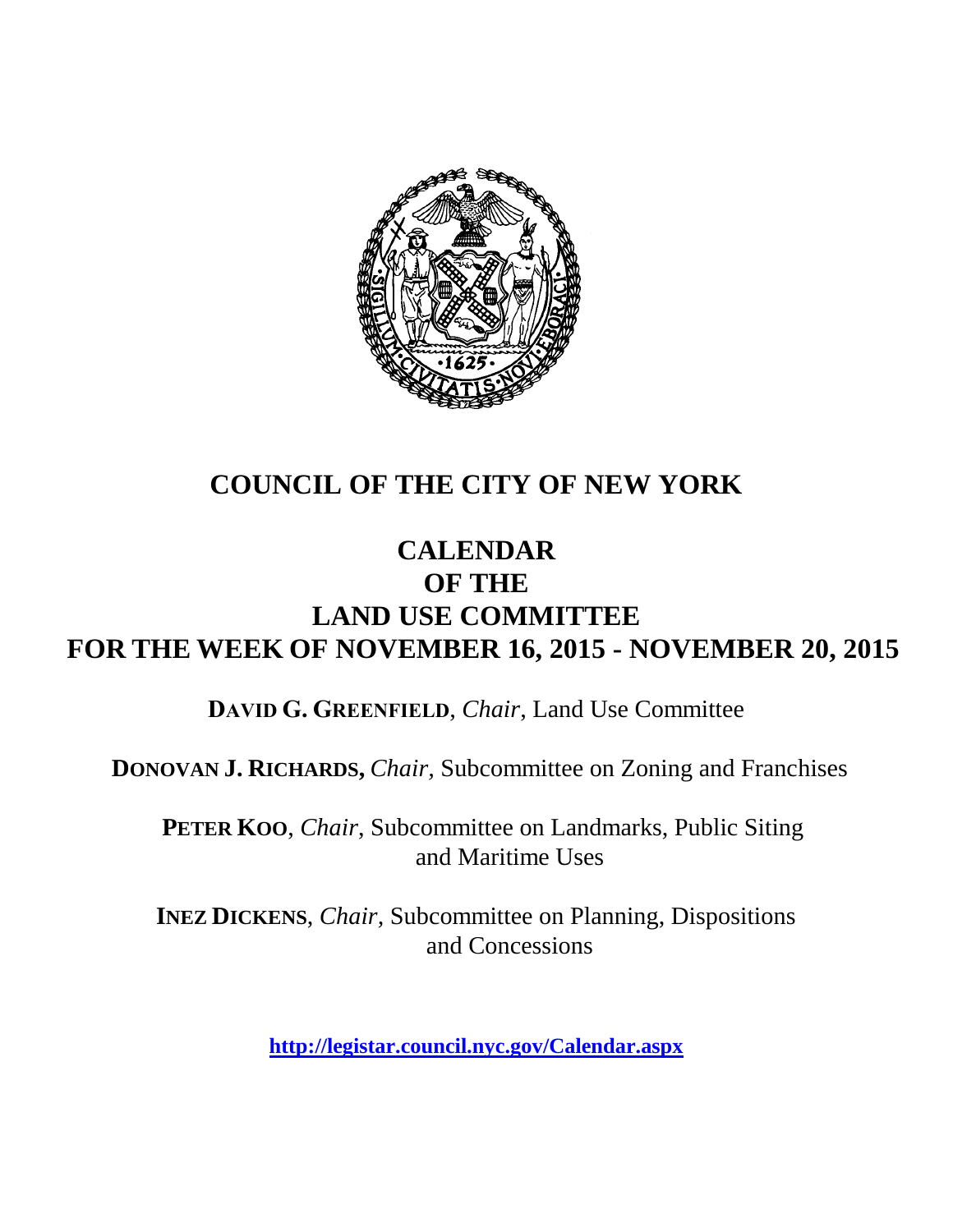## **SUBCOMMITTEE ON ZONING AND FRANCHISES**

The Subcommittee on Zoning and Franchises will hold a public hearing on the following matter in the **Council Committee Room, 250 Broadway, 16th Floor,** New York City, New York 10007, commencing at **9:30 A.M. on Tuesday, November 17, 2015:**

# **L.U. NO. 299**

*This item was laid over by the Subcommittee on Zoning and Franchises on November 2, 2015.* 

### **IL PITTINO**

# **MANHATTAN CB - 02 20165077 TCM**

Application pursuant to Section 20-226 of the Administrative Code of the City of New York, concerning the petition of Bar Giacosa Corp., d/b/a Il Pittino, for a revocable consent to establish, maintain and operate an unenclosed sidewalk café located at 270 6<sup>th</sup> Avenue.

#### **SUBCOMMITTEE ON LANDMARKS, PUBLIC SITING AND MARITIME USES**

The Subcommittee on Landmarks, Public Siting and Maritime Uses public hearing scheduled for **Tuesday, November 17, 2015 in the Council Committee Room, 250 Broadway, 16th Floor,** New York City, New York 10007, commencing at **11:00 A.M. has been DEFERRED.**